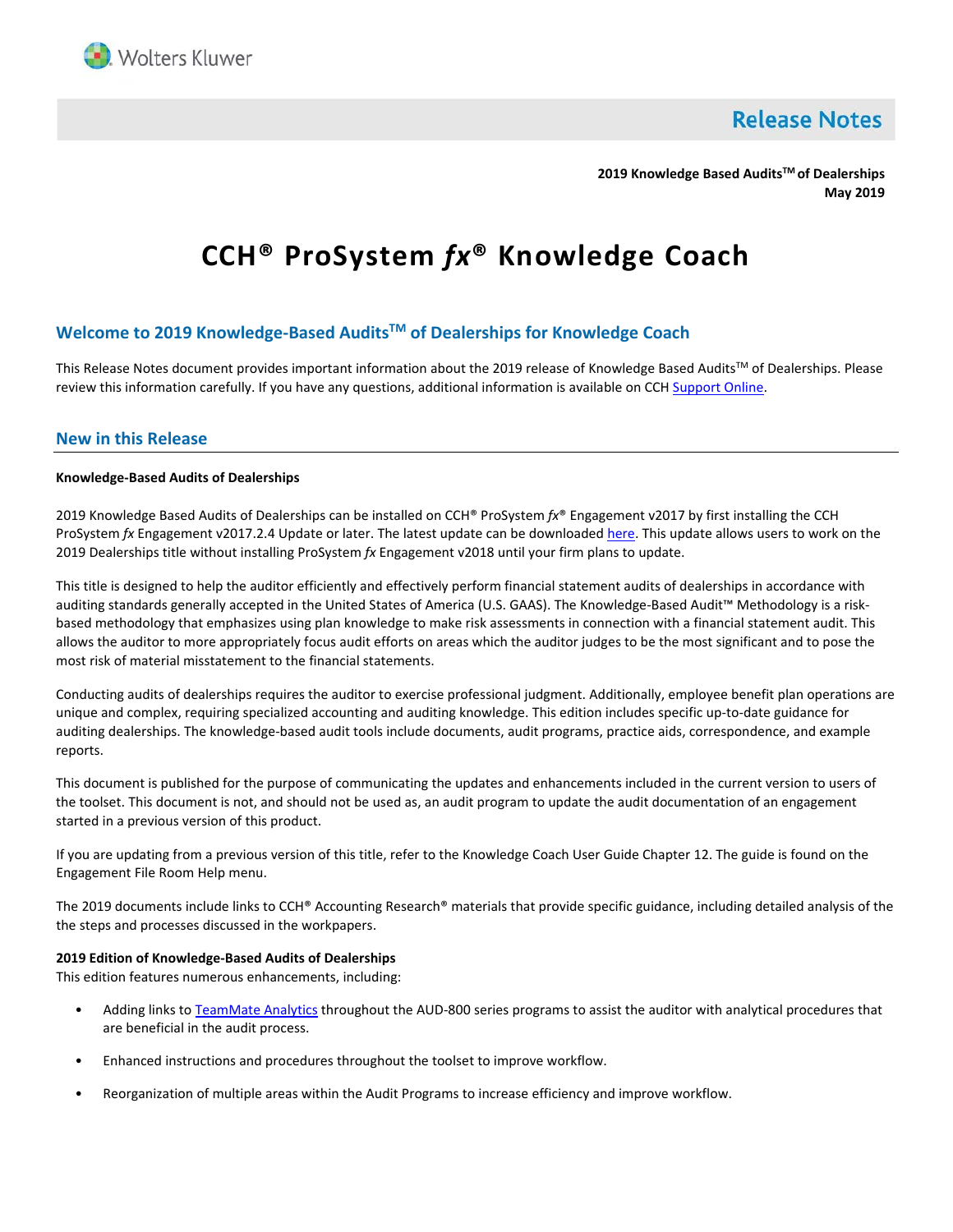- New and reorganized columns in the workpapers documenting internal controls (KBA-400s) to improve workflow and address questions customers have raised in the past. Refer to KCO-001 for more descriptive changes and roll forward considerations.
- Enhancements to the activity-level control forms with updated subprocesses and activity-level control objectives throughout all the KBA-403 series workpapers.
- Changes to the benchmark/rule of thumb percentage table in KBA-301 Worksheet for Determination of Materiality, Performance Materiality, and Thresholds for Trivial Amounts, so users will be able to document a separate benchmark and rule of thumb percentage not used in the KBA methodology.
- A new comments table in AUD-100 Engagement-Level Tailoring Questions to document any information you want to capture related to tailoring.
- New RES-027 Controls Related to FASB ASC 606, Revenue from Contracts with Customer Five Step Model to assist users whose clients have adopted the new Revenue Recognition Standards.
- Incorporating audit recommendations from AICPA's Audit and Accounting Guide: Revenue Recognition, including several new revenue related steps in AUD-803 Audit Program: Accounts Receivable and Revenue.
- New tips for the new proposed statements on auditing standards and new finalized FASB standards, including Omnibus Statement Auditing Standards, 2018.
- Updating audit program name for AUD-809 from Payroll and Other Liabilities to Payroll and Related Liabilities.
- A new example planned response to Management Override of Controls in KBA-502 which flows to the AUD-800 series. This can be modified in the risk pane for the Financial Statement Level Risk of Management Override of Controls and should be modified by the user based on the specific audit.
- A Dealership Industry Specific disclosure section has been added to KBA-901 to include: Inventories, Financial Services and Floor Plan Debt.
- Adding many new AUDs, CORs, and RESs as follows:
	- o AUD-910 Audit Program: Specific Element, Account or Item of a Financial Statement in Accordance with AU-C 805, included for auditors performing engagements under AU-C 805
	- o AUD-915 Audit or Interim Review Program: Auditor Involvement with Exempt Offering Documents
	- o COR-915 Management Letter Comments Illustration
	- o RES-027 Controls Related to ASC 606, Revenue From Contracts with Customers Five Step Model

[Click here](http://support.cch.com/updates/KnowledgeCoach/pdf/guides_tab/2019%20Dealerships%20Audits%20Title%20Overview%20for%20Knowledge%20Coach%20Users.pdf) for the 2019 Audits of Dealerships Title Overview for Knowledge Coach Users.

In addition, forms and practice aids throughout have been updated to include new examples and tips, and, where applicable, to take into account:

### **New literature, standards, and developments, reflected in the following current audit and accounting guidance:**

- FASB Accounting Standards Codification™ as of March 31, 2019, through Accounting Standards Update No. 2019-03
- AICPA Statement on Auditing Standards (SAS) No. 133, Auditor Involvement with Exempt Offering Documents
- AU-C 930, Interim Financial Information
- AU-C 940, An Audit of Internal Control Over Financial Reporting That Is Integrated With an Audit of Financial Statements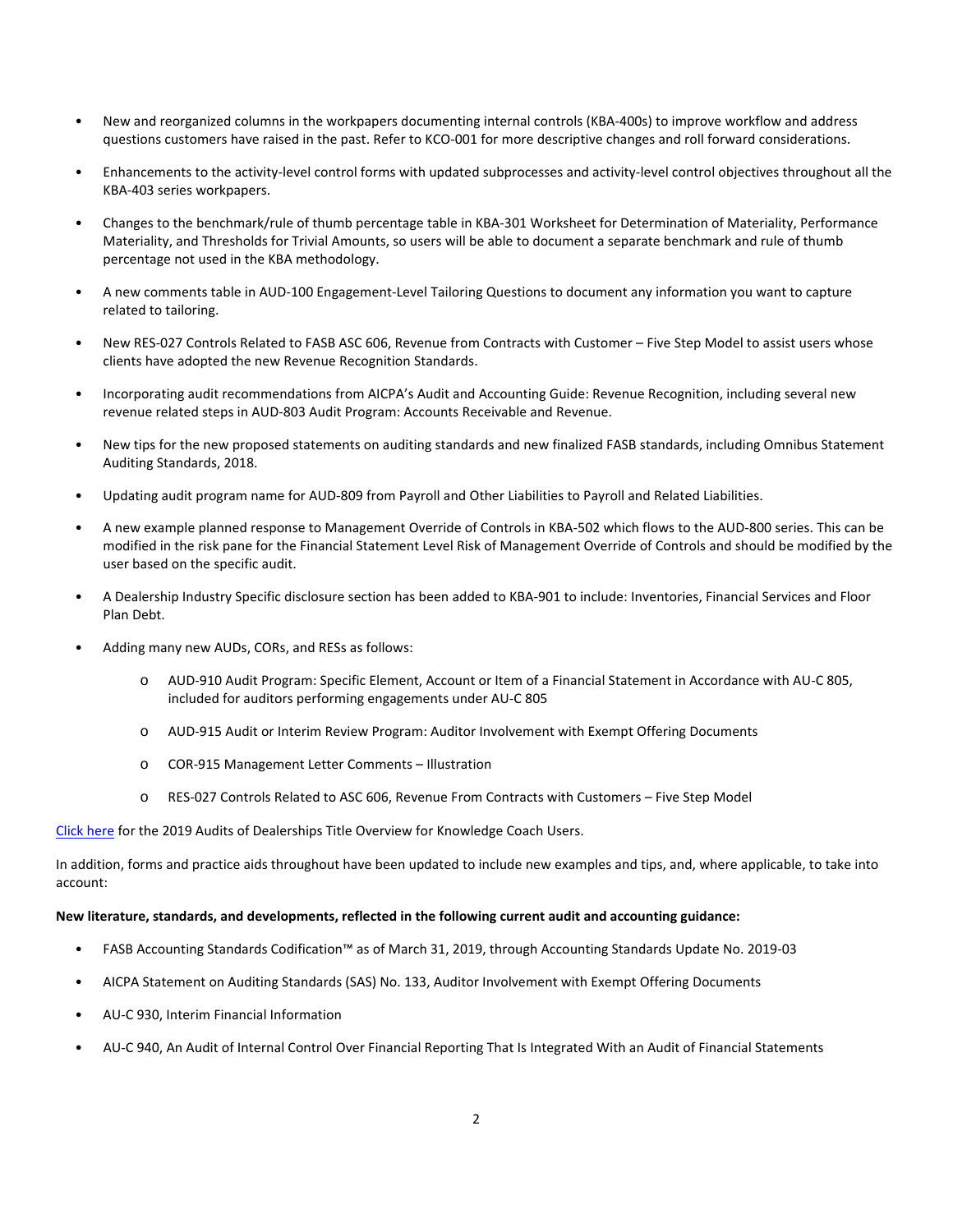#### **Notes:**

- Make sure to save changes to workpapers before closing the workpaper or the binder to ensure data is correctly updated.
- If your Current Editor Knowledge Coach Microsoft® Word workpapers become read-only or crash, please do the following:
	- a. Keep the binder with the affected workpapers open.
	- b. Select the workpaper in the binder window.
	- c. Go to **Tools > Save Knowledge Coach Answers**.

#### **System Requirements**

- This title requires the 2018 Financial Statement Base Title. The 2018 Financial Statement Base title **must** be installed with one of the following versions of CCH® ProSystem *fx* ® Engagement and Knowledge Coach:
	- o Engagement and Knowledge Coach v2017 with CCH ProSystem *fx* Engagement v2017.2.4 Update or later availabl[e here.](https://support.cch.com/updates/Engagement/release2017/release2017.aspx)  To identify what version you are running, please go to the **Help > About** window within the application.
	- o Engagement and Knowledge Coach v2018 or later.
- If you are upgrading from Engagement v7.1 or older, please contac[t Technical Support.](https://support.cch.com/contact)
- A minimum of 4GB of RAM is required for optimal performance when opening and navigating through Knowledge Coach workpapers.

## **License Requirements**

This title requires the Knowledge-Based Audits of Dealerships license. Users who does not have a license for this title cannot use Knowledge Coach functionality in workpapers.

For information on updating your licensing, see [How do I add or update CCH ProSystem fx Engagement Licenses?](https://support.cch.com/kb/solution.aspx/sw3937) on our website.

For information on assigning licenses, see [How do I assign Engagement Licenses?](https://support.cch.com/kb/solution.aspx/sw3943) on our website.

# **Download Instructions**

If you plan to use this title on Engagement and Knowledge Coach v2017, first apply the CCH ProSystem *fx* Engagement v2017.2.4 Update to all machines, including Admin servers and terminal servers, before installing the title. Review the Update's [release notes](https://d2iceilwdglxpz.cloudfront.net/release_notes/CCH%20ProSystem%20fx%20Engagement%20Release%20Notes%202017.2.4.pdf) for more information on deployment.

To download this title:

- 1. Navigate to the [Knowledge Coach Updates](http://support.cch.com/updates/KnowledgeCoach) section of the Engagement Support website.
- 2. Select the Knowledge Coach Series. The series are arranged by title type, then industry.
- 3. Click **Download File** next to the title you want to download.

**Note**: On some occasions, the content package file (.KCP) downloads with the extension changed to .ZIP. If this occurs, change the extension of the downloaded file to **KCP** using all capital letters.

You must install the 2018 Financial Statement Base title before installing the 2019 Knowledge Based Audits of Dealerships.

The Financial Statement Base title is also available on th[e Knowledge Coach Update website.](http://support.cch.com/updates/KnowledgeCoach)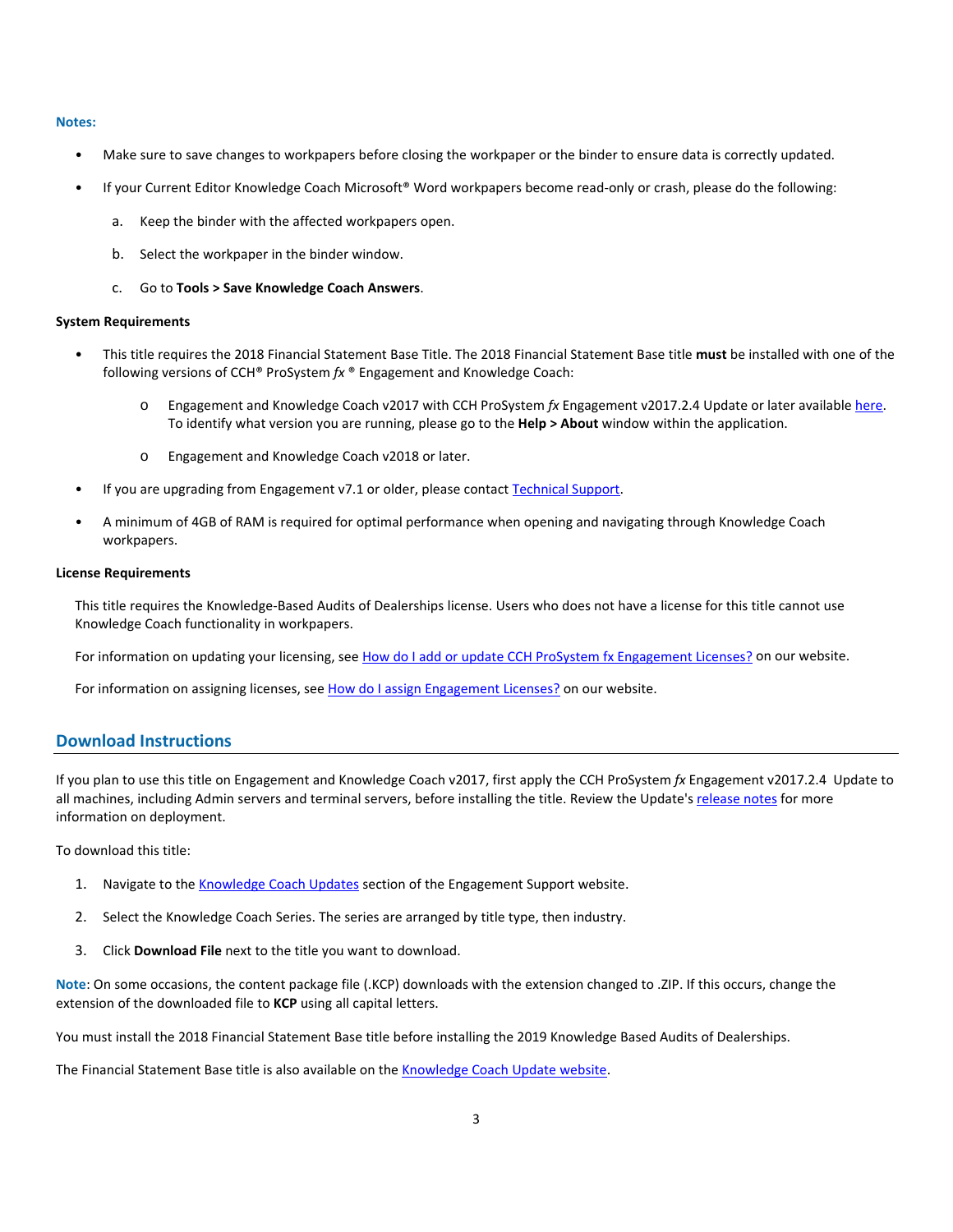The Knowledge Coach Content Package (KCP) download is a proprietary file that must be installed from within Engagement. Save this KCP file to a location on your local drive, and follow the Installation Instructions below.

## **Installation Instructions**

Once you have downloaded your Knowledge Coach title, add it to the list of titles within CCH ProSystem *fx* Engagement. The only additional system requirement is that you have approximately 75MB of disk space to store your Knowledge Coach Program content files. Please refer to the Engagement with Knowledge Coach Release Notes for any other system requirements.

After downloading the 2019 Knowledge Based Audits of Dealerships, do the following:

- 1. Launch the Engagement Workpaper Management application so that the Local File Room displays.
- 2. Select **Tools > Knowledge Coach Titles**. The *Knowledge Coach Titles* window displays.
- 3. Select **Add Title**.
- 4. Browse to the title package file (\*.KCP) that you previously downloaded from the Knowledge Coach Support website.
- 5. Select **Open**. The system displays a progress indicator while the title package is being added. You will receive a message that the title has been successfully installed once the process is complete.

To release a title:

- 1. Select one of the Knowledge Coach titles in the list that has been added, but is not yet released.
- 2. Choose **Release Title**. The current date and time displays in the Date released column, and the status changes to "Released."

**Note**: In the Engagement Admin module, add and assign a Knowledge Coach module and the applicable Knowledge Coach title license to staff before using the workpapers.

**Important**: Once the 2019 Knowledge-Based Audits of Dealerships title has been added and released, they will automatically deploy to other staff members when the staff members log in to the "Office" location or when they synchronize a binder that contains Knowledge Coach workpapers from this title.

## **Online Permission Key**

Permission key files may be downloaded from our [website](https://prosystemfxsupport.tax.cchgroup.com/permkey/download.aspx) or when adding or updating the new licenses in CCH ProSystem *fx* Engagement v2017 and higher. After updating the license file in the Engagement Admin module, licenses need to be assigned to the staff who will use 2019 Knowledge-Based Audits of Dealerships.

If you have not already established a Single Sign-on (SSO) account with Customer Service, we urge you to do so at this time.

## CCH® Accounting Research Manager®

CCH Accounting Research Manager ("ARM") is the most comprehensive, up-to-date, and objective online database of financial reporting literature. It includes all authoritative and proposed accounting, auditing, and SEC literature, plus independent, expert-written interpretive guidance.

Available on ARM, the Knowledge-Based Audits of Dealerships Guide helps you comply with the most recent professional standards and guidance for the conduct of audits of Dealerships and to integrate the use of practice aids, tools, and other resources with its guidance. This publication supplements and complements the Knowledge-Based documents that are available in Knowledge Coach.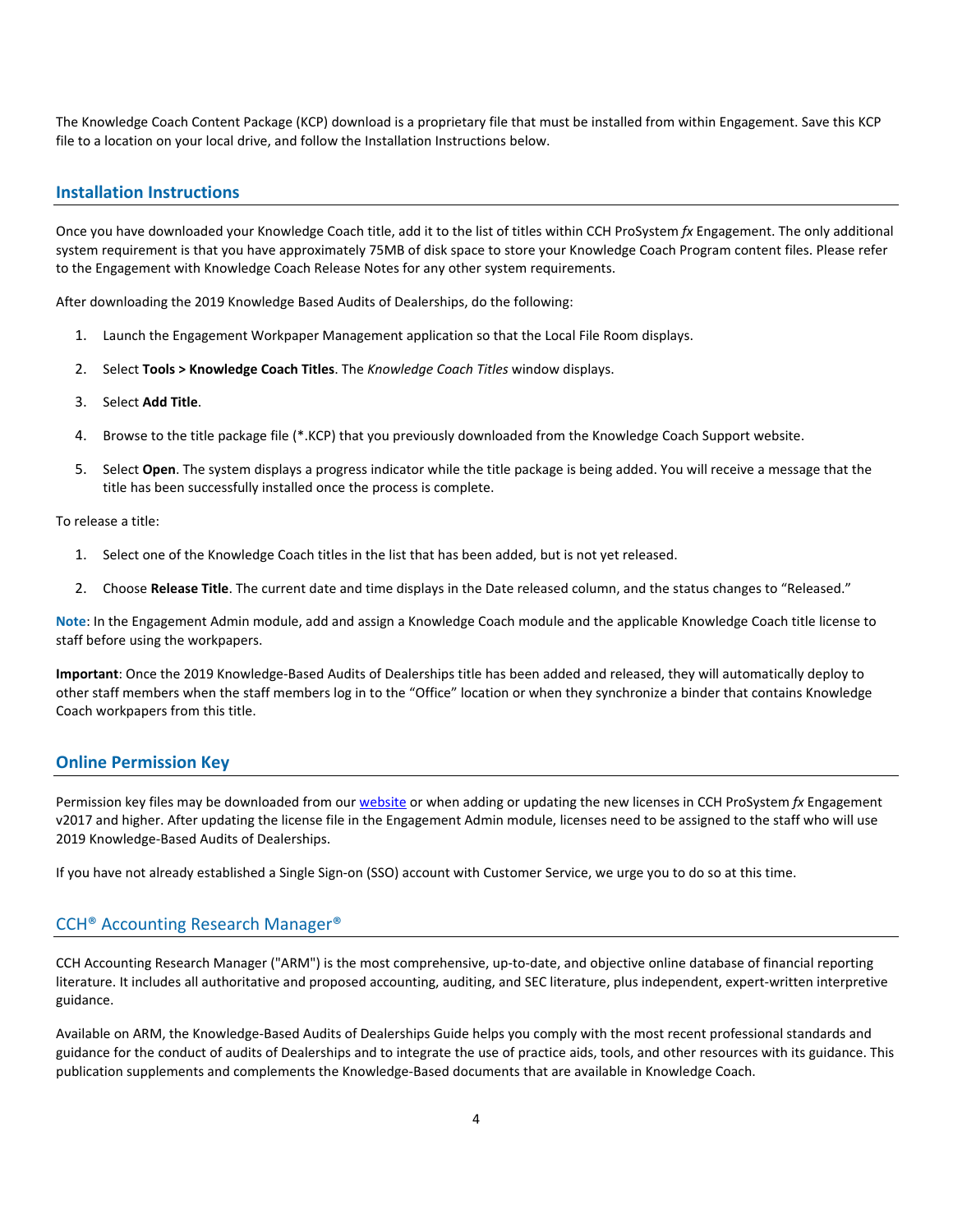If you subscribe to an ARM library that includes Dealerships content, you can link directly to source material from Resources in Knowledge Coach documents. These links have been updated to refer to the accounting standards under the FASB Accounting Standards Codifications. Also, if you subscribe to the Knowledge-Based Audits of Dealerships Guide on ARM, you can take advantage of references to the guide material from within the Knowledge Coach documents.

With Accounting Research Manager, you maximize the efficiency of your research time, while enhancing your results. Learn more about our content, our experts, and how you can request your free trial by visiting the [Accounting Research Manager website.](http://www.accountingresearchmanager.com/) You can also access the Accounting Research Manager website by selecting **Engagement > Binder Window > Shortcuts Bar > Guidance tab**.

# Using Your Knowledge Coach Content

To use your Knowledge Coach Workpaper Templates, do the following:

- 1. Open a binder in Engagement.
- 2. Select the workpaper tab into which you would like to insert the workpaper.
- 3. Select **New Knowledge Coach Workpaper** from the toolbar or File menu. The *New Knowledge Coach Workpaper* window displays.
- 4. Select the new Knowledge Coach title with the content you would like to use. You can only select titles you have installed. The information displayed changes to reflect the workpaper organization available for the selected title.
- 5. Select the **Knowledge Coach workpapers** to insert into your binder, and then click **OK**.
- 6. In the *Selected Workpaper Properties* window, each workpaper name is automatically loaded into the Name field. Add a **workpaper index** in the Index field and make any needed Name modifications. You can also modify the tab location or the roll forward settings for each workpaper.
- 7. Click **OK**. The integrated Knowledge Coach workpaper is now inserted into your engagement binder.

**Note:** For more information on how to use Knowledge Coach workpapers in your binder, see the Knowledge Coach User Guide.

# **Additional Information on Knowledge Coach and the KBA Methodology**

# **Knowledge-Based Audit (KBA) Methodology**

This methodology allows the results of one set of procedures to become the input for the next. The key components of the KBA methodology include:

- An Overview that guides auditors through the methodology.
- Knowledge-Based Audit documents, integral to the risk assessment and overall audit processes, which contain steps and procedures required by U.S. GAAS.
- Customizable Audit Programs that take auditors through related steps and procedures.
- Practice Aids to help auditors complete steps or processes outlined in the Knowledge-Based Audit documents and Audit Programs.
- Auditor's Reports that provide a variety of sample auditor's opinions on audited financial statements.
- Correspondence documents that provide sample letters to be used to comply with U.S. GAAS requirements and in many other common situations.
- AICPA's Auditing Standards Board's (ASB) Risk Assessment Standards The practice aids and tools in the 2018 Knowledge-Based Audits of Employee Benefit Plans are designed around the AICPA's risk assessment and clarified standards to assist auditors of employee benefit plans by:
	- Facilitating compliance with GAAS.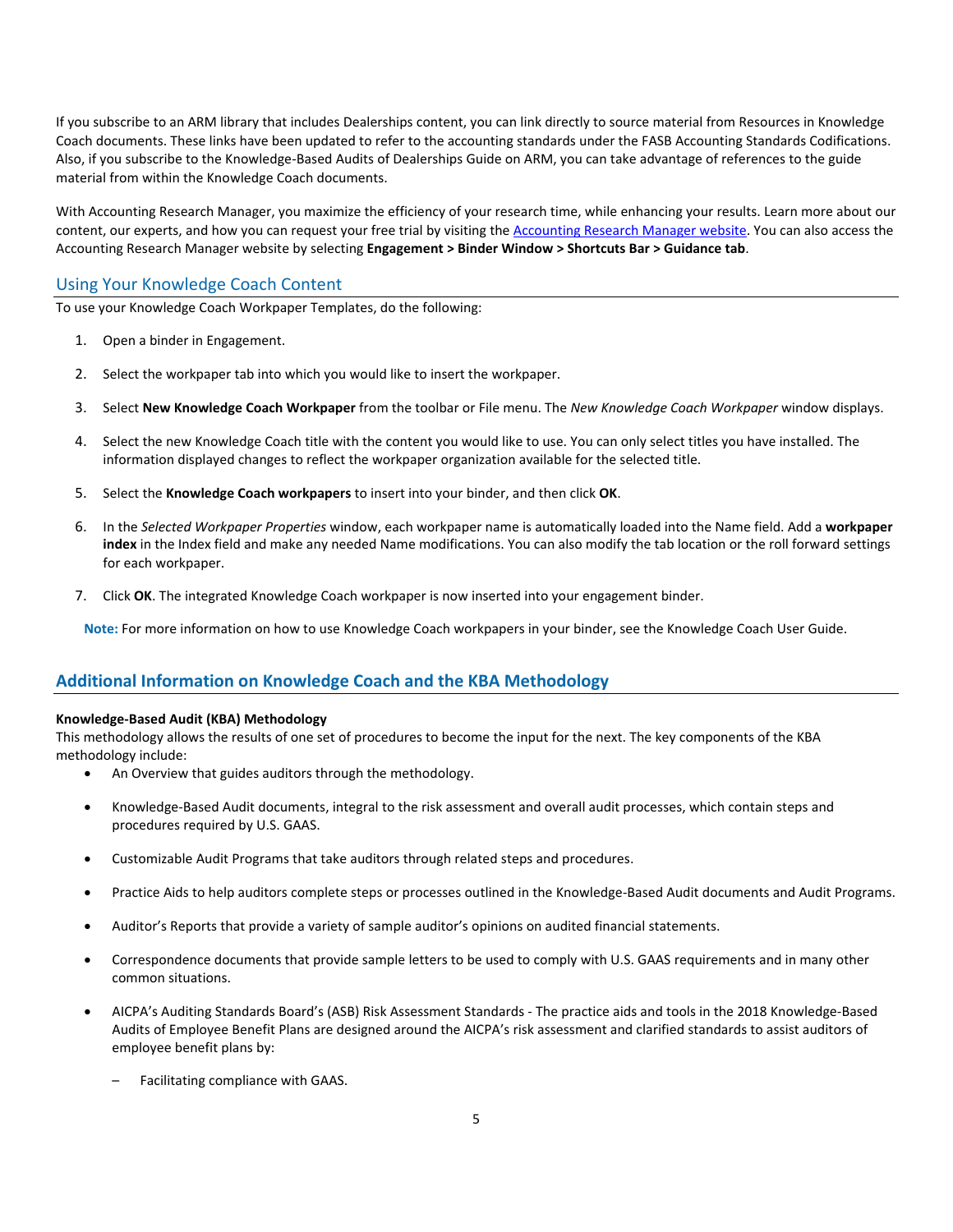- Encouraging more effective audits through tailored audit programs and comprehensive practice aids.
- Helping auditors to focus on and respond to identified audit risks.
- Enhancing audit documentation.

## **CCH® ProSystem** *fx***® Knowledge Coach**

Knowledge Coach functionality allows auditors to use the Knowledge-Based-Audit methodology more efficiently by eliminating the need for duplicate entry of the same information, tailoring audit documentation to each particular engagement, and documenting the link between risks identified and procedures performed. AUD-100 Tailoring Question is a document in Knowledge Coach that presents engagement-level questions to aid in tailoring the engagement documentation for each client. Completing the questions helps the auditor avoid duplication and unnecessary workpapers.

**Note:** Before you begin your audit, please review the guidance in AUD-101 Overall Audit Program. This workpaper is intended to be your road map through a Knowledge-Based Audit methodology. You should start your audit with AUD-100 Tailoring Question Workpaper and AUD-101 Overall Audit Program.

## • **Risks**

Can be captured via the Risk Summary task pane from any Knowledge Coach workpaper by the current editor of KBA-502 Summary of Risk Assessments. This allows the user to continuously assess risks during the engagement. Several workpapers prompt the consideration of the presence of risks, but the Risk Summary task pane must be used to document those risks. All documented risks flow to the Risk Summary. To ensure risks show in findings tables, check the "workpaper identified in" field of the Risk pane.

## • **Information Flow**

Helps reduce the time spent duplicating information across forms. In addition, the flow of consistent information ensures that information and updates to information are not missed between workpapers. Drill-down functionality helps the user navigate quickly to the source of the information, aiding in the review of the audit file.

## • **Diagnostics**

Help keep track of unresolved issues like unanswered questions, incomplete risks, program steps not linked to risks or relevant assertions, missing workpapers, and more.

## • **Links to Accounting Research Manager (ARM)**

If you subscribe to an ARM library that includes audit content, you can link directly to source material from Resources within Knowledge Coach workpapers. These links have been updated to reference the accounting standards under the FASB Accounting Standards Codifications and the auditing standards issued by the AICPA. Also, if you subscribe to the Knowledge-Based Audits of Dealerships Guide on ARM, you can take advantage of links to the audit guide material from within the Knowledge Coach documents.

#### • **Interpretive Guidance**

Is integrated into each Knowledge Coach template through the Tips view of each new task pane. Informational features include Practice Points, Examples, Optional Workpapers, and Resources to help auditors work more effectively and efficiently. You can also navigate from Resources within a document or the tip pane directly to CCH's Accounting Research Manager and industry audit guides by simply clicking on the Reference.